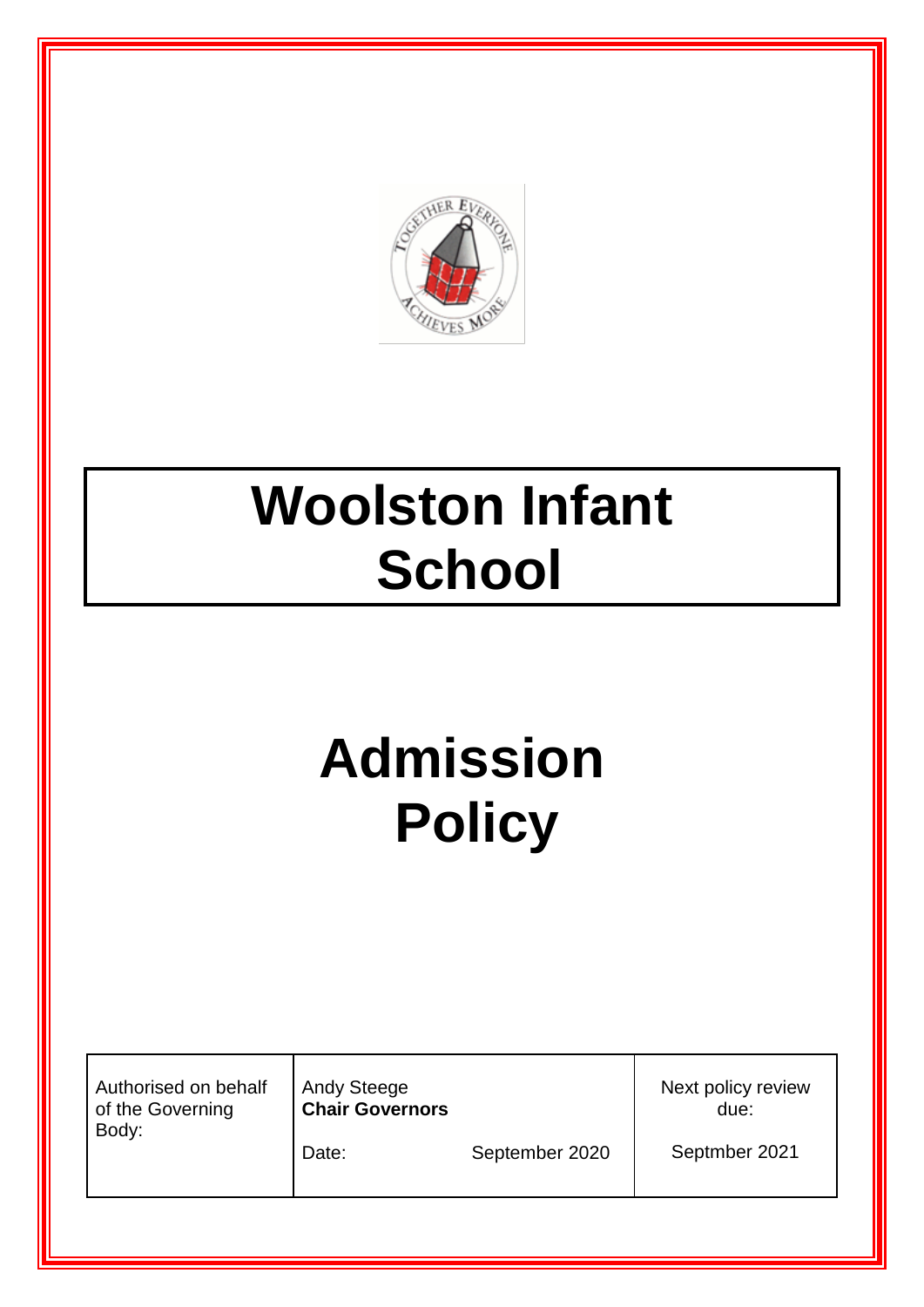



## **Admission Policy**

#### **Southampton City Council**

#### **Admission Policy for Community and Voluntary Controlled Infant and Primary Schools for 2021/22**

Southampton City Council is the admission authority for all Community and Voluntary Controlled infant and primary schools in the city. As required in the School Admissions Code the authority will consider all on-time preferences at the same time for September 2021 admissions.

Parents may express up to three (3) preferences, listing them in the order in which they would accept them. All preferences will be considered and where more than one school could be offered, the parents will be offered a place for their child at the higher ranked of the schools that could be offered.

#### **Children with Education, Health and Care Plans (EHCP) that name a school**

Children with Education, Health and Care Plans (EHCPs) that name a school must be admitted to that school under the Education Act 1996 and with regard to the SEND Code of Practice. These children will be admitted to the named school, even if it is full, and are therefore outside the normal admission arrangements. As required by the Code these children will count as part of the Published Admission Number (PAN) for the school.

#### **Oversubscription criteria**

Applications submitted by 15 January 2021 will be dealt with first. If the number of applications submitted by 15 January 2021 is greater than the PAN for a school, admissions to the school will be decided according to the following priorities:

1. Children in public care (looked after children) and previously looked after children as defined by section 1.7 of the School Admissions Code.

2. Children subject to a child protection plan or deemed to be vulnerable by the Senior Officer with responsibility for safeguarding in Southampton City Council.

3. Children who have a sibling already on the roll of the school who will continue to attend that school for the following year.

4. Children whose parents have satisfied the Local Authority that their child has a significant medical or psychological condition which means they must attend the preferred school rather than any other. Applications must be supported by appropriate written evidence from a doctor or psychologist.

5. Children who live within the school's designated catchment area.

6. Children whose parents are applying for their child to attend a Church of England voluntary controlled school on denominational grounds.

7. Children who live closest to the school.

Should a school be oversubscribed from within any of the criteria, then distance, as defined below, will be used to prioritise applications within these categories. Should there be two or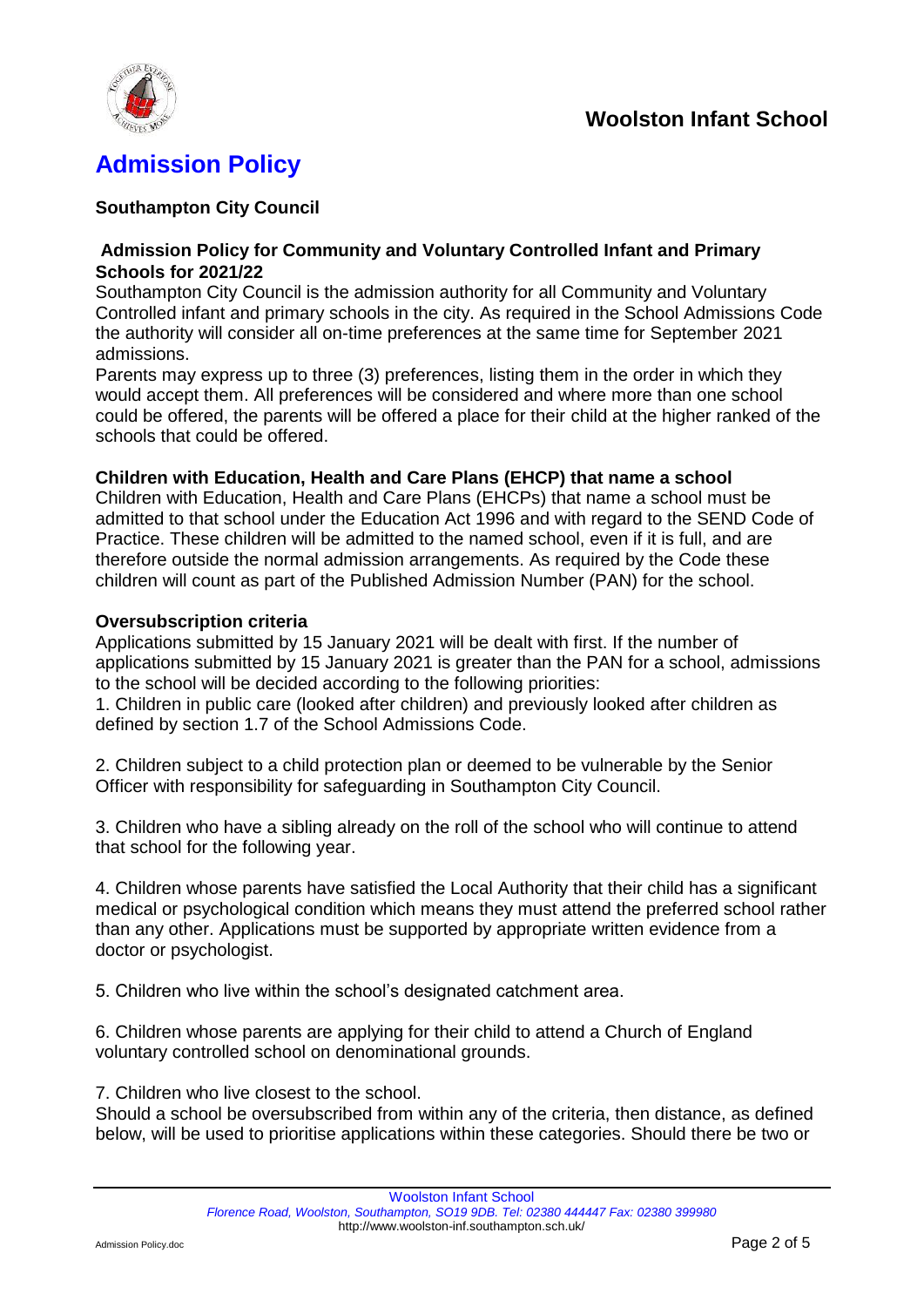### **Woolston Infant School**



## **Admission Policy**

more identical distances requiring prioritisation, this will be done by casting lots. Lots will be drawn by the Education Lead, Southampton City Council.

#### **Definitions**

**Sibling:** This includes children living as siblings in the same family unit. In the case of applications for places at infant schools a sibling at the linked junior school will count as a sibling at the infant school. A sibling is defined as a brother or sister including half, step, foster or adoptive brother or sister, living within the same family unit at the same address.

**Catchment Area:** A "designated catchment area" for a school is the area set out in the definitive catchment area map for each school. This map is held by Southampton City Council, Civic Centre, Southampton SO14 7LY. A schedule of addresses, to be read in conjunction with the map, is also kept by the Council. Parents wishing to know if their address is in a particular catchment area can contact the Admissions Team, or log on to the council website www.southampton.gov.uk, click on "My Southampton", follow the links, and enter their postcode.

**Denominational grounds:** Evidence of regular church attendance at services held by the Church of England or a local ecumenical partnership (as defined in the school's prospectus) must be certified by the vicar or someone else of authority in the church. "Regular" is defined as "attending worship services at a Church of England church or local ecumenical partnership at least twice a month for the previous two years before the deadline for admissions set by Southampton City Council."

**Distance:** Distances are measured based on the shortest walking distance using public roads and footpaths. Distances are measured from home to school for all children. These are calculated using a computerised mapping system that uses data supplied by Ordnance Survey. Distances are measured from the point designated in the system as the home address to the point designated in the system as the mid-point of the nearest open pedestrian gate to the school, using public roads and footpaths.

#### **Late applications**

The closing date for applications is 15 January 2021. Applications received after that date will be late applications and will dealt with after all on time applicants have been offered a school place. If a school has places available after admitting all on-time applications, late applications will be considered in accordance with the priorities set out above.

#### **Unplaced children**

Any child who remains unplaced after their application has been processed, because either they could not be offered a place at any school requested or their parents did not complete an application, will be offered a place at their catchment school if there is one and if places are still available. If there are no places available at their catchment school, they will be allocated a place at the nearest school to their home address with places available that is prepared to offer a place.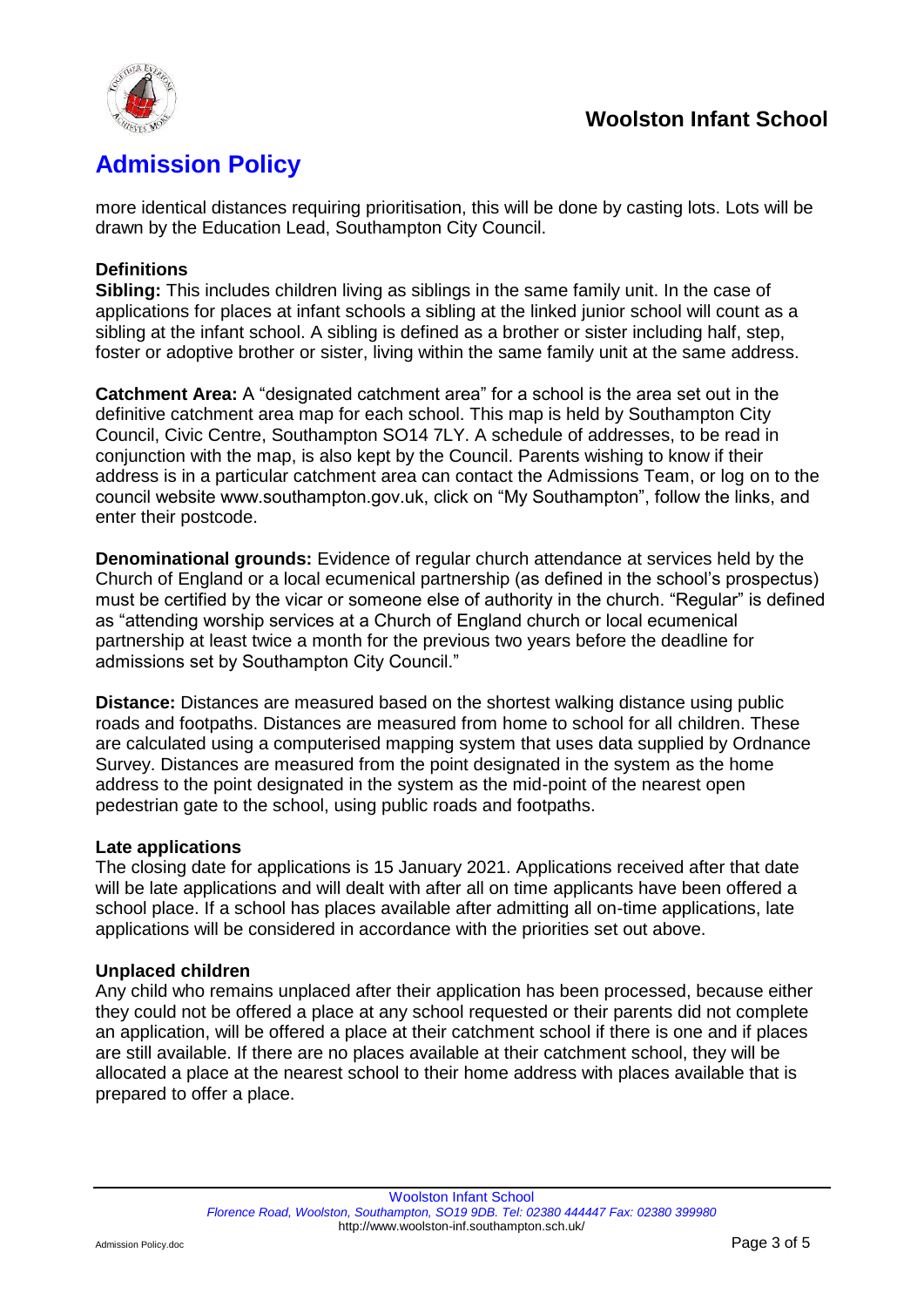

## **Admission Policy**

#### **Waiting lists**

If a place cannot be offered at a higher ranked Community or Voluntary Controlled school, unsuccessful applicants will automatically be placed on the waiting list for the school. If places become available, children on the waiting list will automatically be offered them according to the priorities set out above and any previous offer of a school place will be withdrawn.

The length of time on the waiting list cannot be taken into account. Unsuccessful late applications will be treated in the same way as unsuccessful on time applications and placed on the waiting list according to the priorities set out above. This means that waiting lists will be re-ranked after every new expression of preference.

Waiting lists will be held until 31 July 2022. Any parent wishing to remain on the waiting lists after this date will need to make a new in-year application to the school.

#### **Entry into Reception Class**

The offer made to parents for reception class on the initial offer date is of a full time place from the start of term after 1 September 2021. Schools normally wish to stagger entry into school from that date and arrange for some initial part time attendance to ensure a smooth transition from pre-school / home into school.

Flexibilities exist for those parents who do not feel that their child is ready to start school in the September following their fourth birthday. It is possible for them to:

• Request part-time admission to the allocated school from the September following their child's fourth birthday. This should be negotiated with the headteacher of the allocated school.

• Request to defer their child's entry until later in the school year but not beyond the point at which they reach Compulsory School Age, and not beyond the beginning of the final term of the school year. This should be negotiated with the headteacher of the allocated school.

• Request to defer their child's entry until the September following their fifth birthday. Parents must make an in-year application and the pupil would start in Year 1.

Parents of summer-born children, that is children born between 1 April and 31 August, may, in addition, choose to send their child to school in the September following their 5th birthday and may **request** that their child is admitted out of their normal age group to reception year rather than Year 1. Any parent wishing to request for their summer-born child to start school outside their normal age group should read the 'Guidance on the education of children outside normal age group' document available on the Southampton City Council website, which explains the procedures that need to be followed.

For all requests it is vital to understand that at each transition (starting reception, moving from infant to junior, primary to secondary, secondary to college) the decision whether to maintain the placement in a younger or older year group must be made by the admission authority for the school. As such, there is **no guarantee that it will continue throughout the child's education** and a new parental request **must** be made before each transition. As a general rule, requests should only be made once per phase transfer, unless there has been a significant change in circumstances.